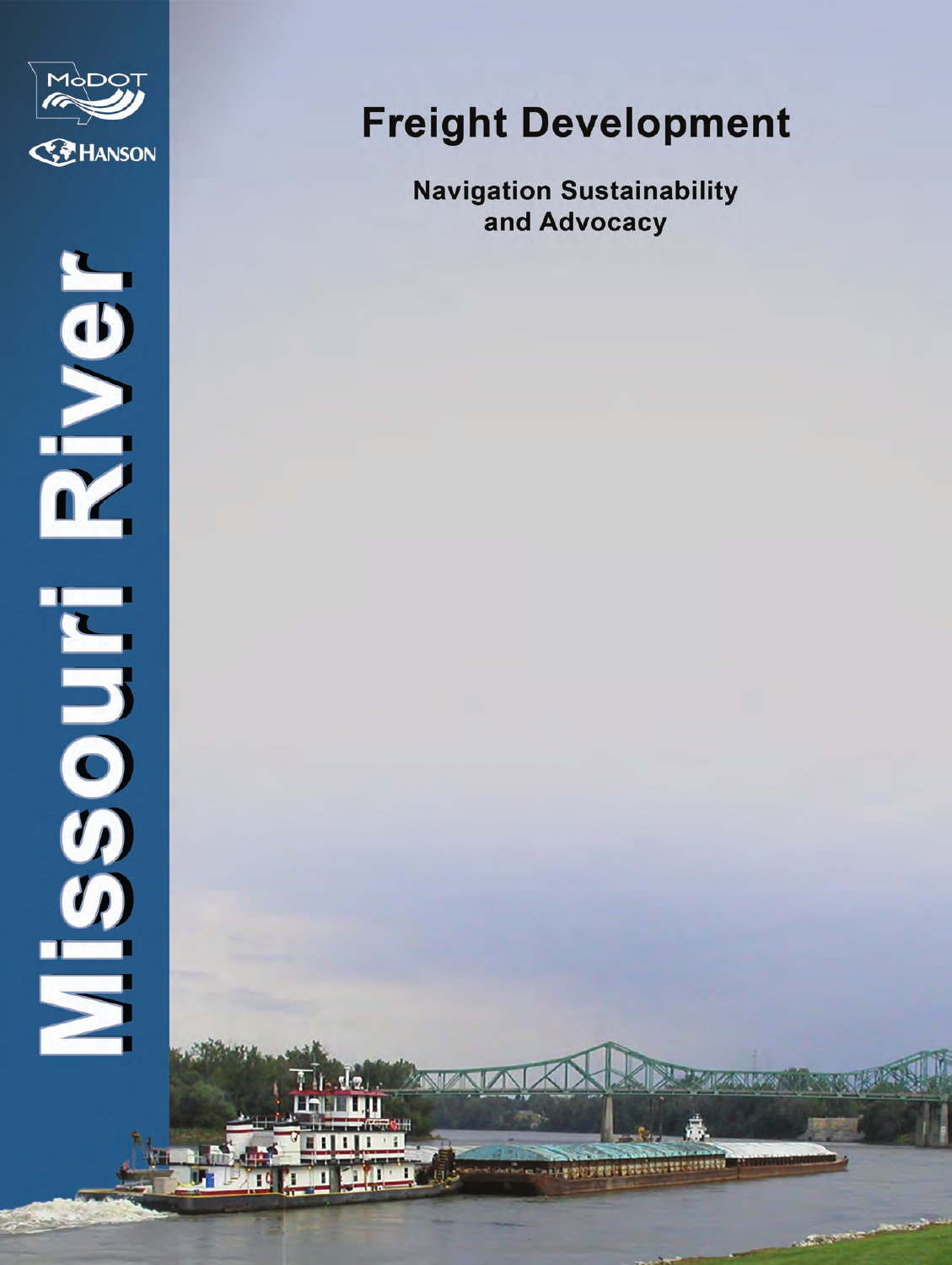## **Sustainable Navigation, Markets, and Advocacy**

**Ensuring adequate navigation capability, making the most of challenging conditions, and working together to promote the Missouri River.** 

## **The Importance of Sustainable Navigation**

In combination with Sustainable Markets and adequate Infrastructure, Sustainable Navigation is a requirement for success; the towing industry and shippers' commitments to utilize the Missouri River will be built on confidence that the goods will be delivered. **Reliable navigation will restore confidence.** While improving reliability is not completely within the control of the navigation stakeholders, there are steps we can take to gain some control and have a major impact on the perception and reality of the Missouri River as a sustainable transportation resource.



## **The Importance of Advocacy**

It is important for the navigation stakeholders to continue to increase awareness with policy makers that **"minimum service" navigation is unacceptable** for the purpose of running a viable business. Additionally, the wide range of perceived competing interests on the river represents a challenge to freight growth and sustainability. Advocates for freight development must work together and with complementary interest groups to ensure that they are heard and understood by others who can positively impact the future of Missouri River navigation. Missouri River stakeholders need to produce **effective media outreach** and **increased political outreach**. The three distinct advocacy goals include: working with freight stakeholders to develop awareness of the benefits of shipping on the river, working with federal agencies and other policy makers to ensure appropriate Missouri River management, and working through public and private sources to ensure necessary investment in infrastructure.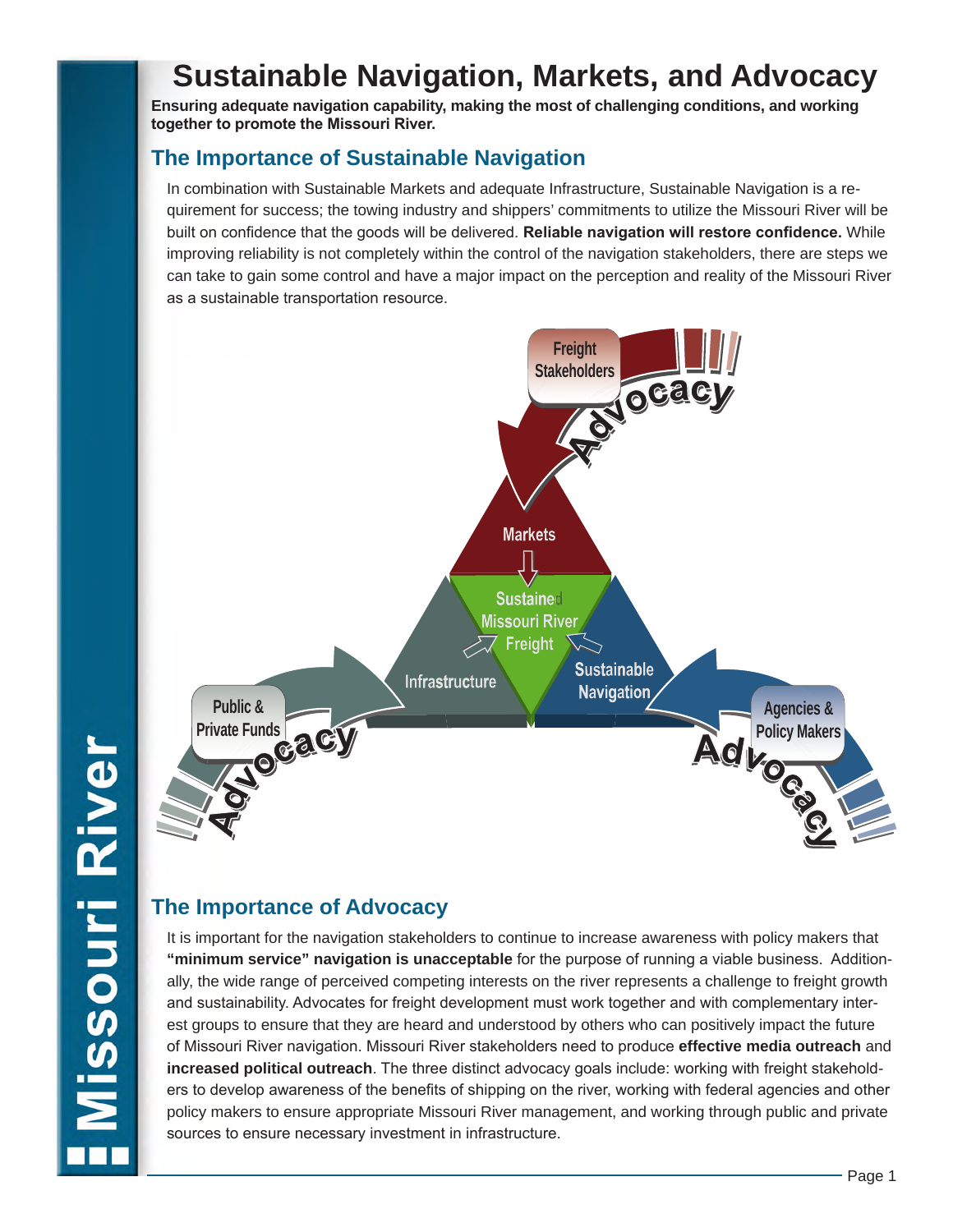## **Increasing Navigation Sustainability**

In spite of the harsh realities of the sometimes limiting navigation scenarios, all freight stakeholders must advocate effectively to challenge the status quo. One of the key elements of effective response is having a **defined and active network and formal communication process**  to call for action to correct unsustainable river conditions. Another key is to promote and grow those **markets and operational scenarios** that permit continued economical commodity movement in spite of sometimes challenging navigation realities.



## **Advocating More Effectively**

Many organizations are dedicated to advocacy for waterway systems/industry sustainability. The Missouri River stakeholders have numerous energetic and dedicated individuals and organizations working toward the good of the system. There may be opportunity to **enhance the effectiveness** of their message by **working together**  in a more focused and organized manner as well as supporting a national advocacy agenda.

## **Missouri River**

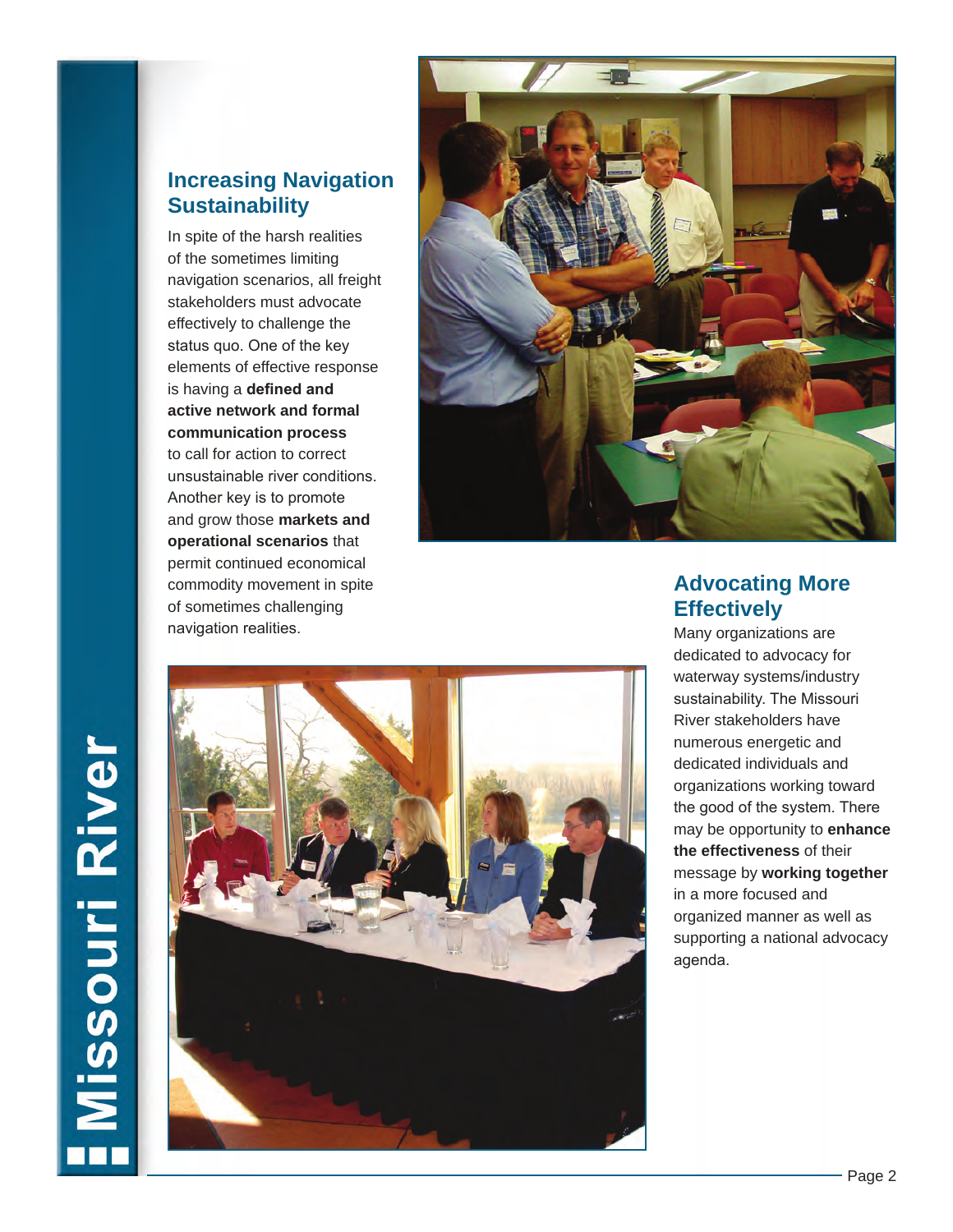## **Sustainability – Organizing Navigation Stakeholders**

### **Step 1 - Formalizing Missouri River navigation communication and support**

The objective here is to develop systematic methods to maintain navigation for as long as possible when flow in the Missouri River is either above or below optimal levels. Recognizing that confidence in having adequate water to conduct navigation is a central issue to the future success of freight movements on the river, it is important to build confidence wherever possible. One of the ways to enhance that confidence is to ensure that all of the navigation stakeholders are in the loop of information with the Navigation Committee and working together to resolve challenges on the river. The existence of a formal Navigation Committee is not currently well understood by all of the navigation operators.

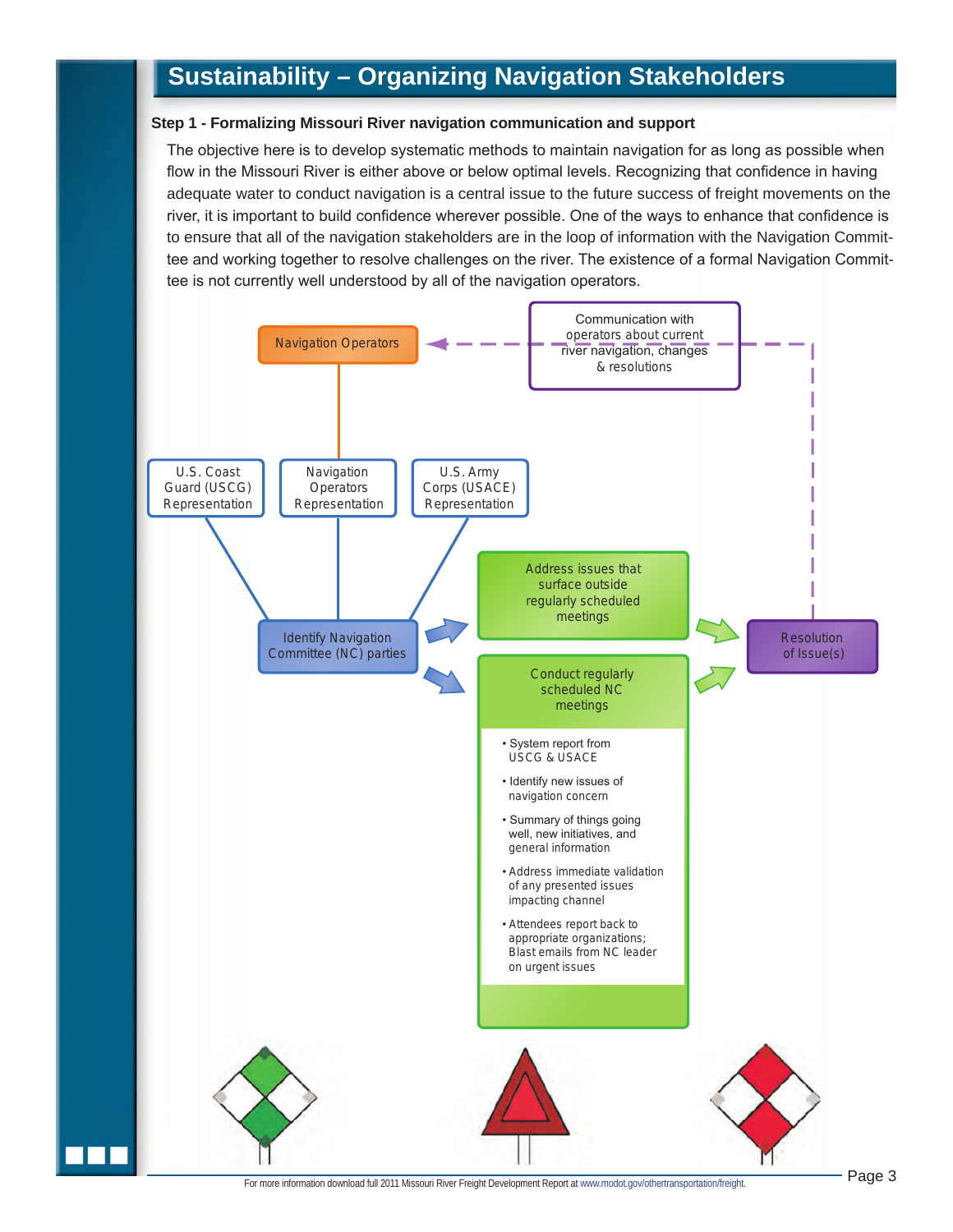## **Sustainability – Advantageous Markets**

## **Step 2 - Identifying sustainable markets and methods of operating in a wide range of navigable conditions**

Sustainable markets are those that lend themselves to a wide range of operating scenarios. The goal is to be able to maintain a customer base on the margins of navigation, so that good times are good and the bad times are less bad. Without compromising safety, maintaining towing operations in less than ideal navigation conditions may keep a client base and tow operations active rather than losing all opportunity to other modes in the short term. Making the most of the opportunities that exist is especially critical to overcoming the designation of the Missouri as a "low commercial use" river.









- Because these are all emerging markets, which have implications for Marine Highway objectives, it may be prudent to pursue funding for development of these markets through the Marine Highway M-70 designation. Federal money may be available for study, handling equipment and/or implementation efforts.
- Consider investment in shallow draft towboats. While it is not recommended that specially designed shallow draft barges are a practical alternative at this time, it is not unusual for towboats to be designed for particular characteristics, such as draft. Appropriate shallow draft boats and designs exist and their use is a proven asset on the Missouri River.
- Consider the use of a form of "Plus Up" strategy to determine the economic "breakeven" point for barges, originating in the Missouri River, for additional loading for movement between St. Louis to Lower Mississippi River terminals.